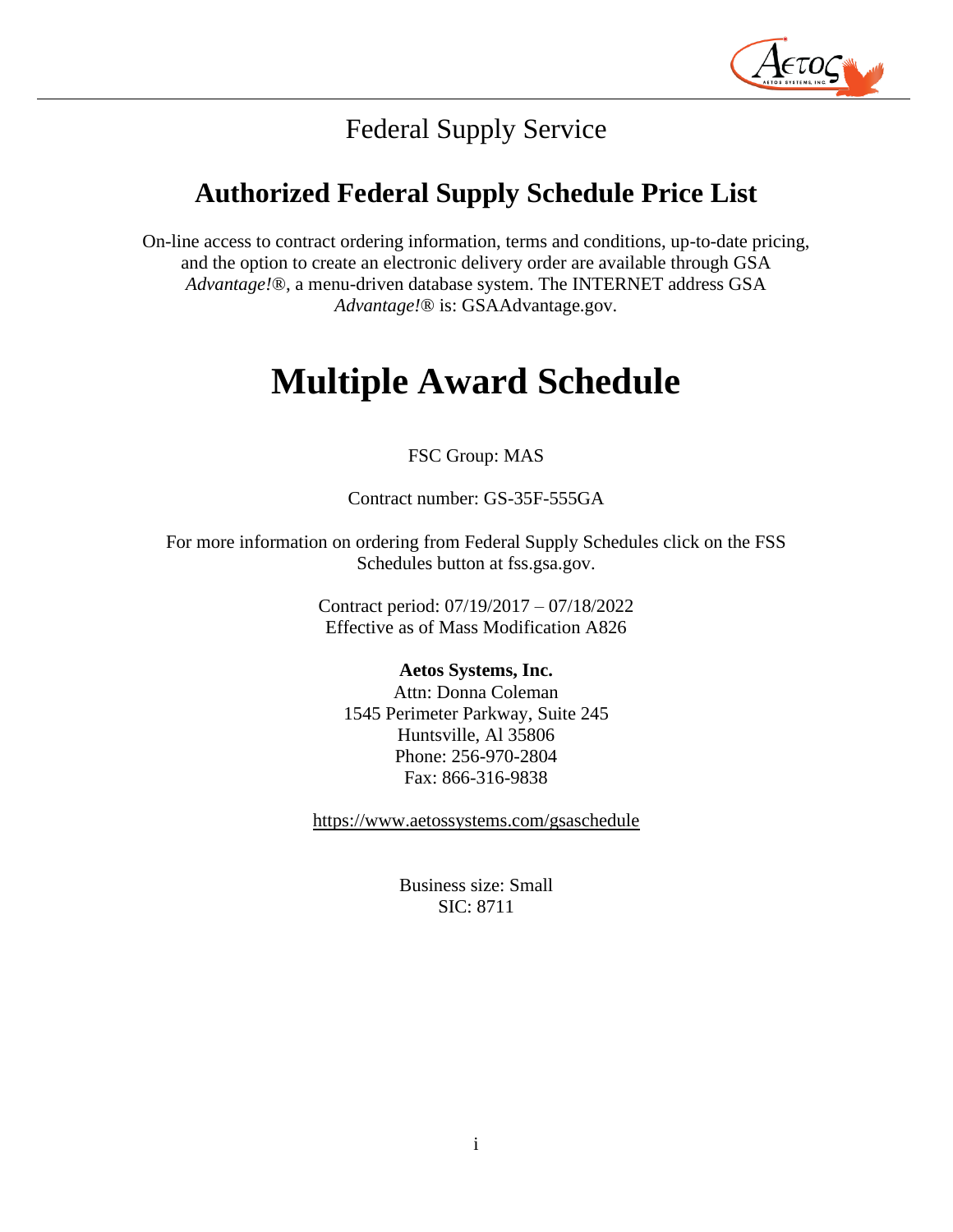

# **TABLE OF CONTENTS**

| TERMS AND CONDITIONS APPLICABLE TO INFORMATION TECHNOLOGY (IT)        |  |
|-----------------------------------------------------------------------|--|
|                                                                       |  |
| TERMS AND CONDITIONS APPLICABLE TO HEALTH INFORMATION TECHNOLOGY (IT) |  |
|                                                                       |  |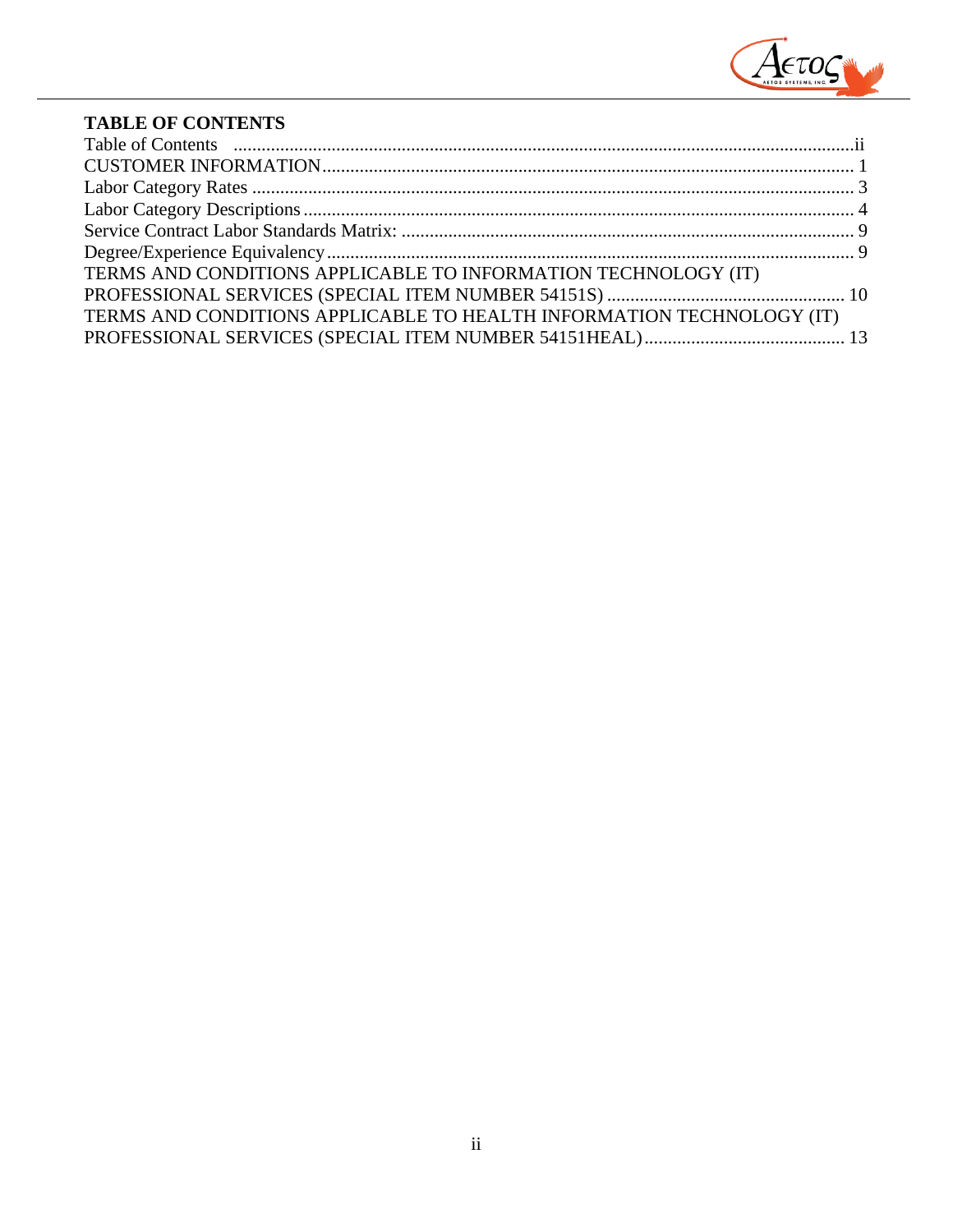

# <span id="page-2-0"></span>**CUSTOMER INFORMATION**

1a. Table of awarded special item number(s) with appropriate cross-reference to item descriptions and awarded price(s).

| <b>SINs</b> | <b>SIN</b> Title                                  |
|-------------|---------------------------------------------------|
| 54151S      | Information Technology (IT) Professional Services |
| 54151HEAL   | <b>Health Information Technology Services</b>     |
| OL M        | <b>Order-Level Materials</b>                      |

1b. Identification of the lowest priced model number and lowest unit price for that model for each special item number awarded in the contract. This price is the Government price based on a unit of one, exclusive of any quantity/dollar volume, prompt payment, or any other concession affecting price. Those contracts that have unit prices based on the geographic location of the customer, should show the range of the lowest price, and cite the areas to which the prices apply. See Labor Category Rates on page 3.

1c. If the Contractor is proposing hourly rates, a description of all corresponding commercial job titles, experience, functional responsibility and education for those types of employees or subcontractors who will perform services shall be provided. If hourly rates are not applicable, indicate "Not applicable" for this item. See Labor Category Descriptions on page 4.

- 2. Maximum order: \$500,000
- 3. Minimum order: \$100
- 4. Geographic coverage (delivery area): Nationwide
- 5. Point(s) of production (city, county, and State or foreign country): Not Applicable

6. Discount from list prices or statement of net price: Government Net Prices (discounts already deducted.)

- 7. Quantity discounts: None
- 8. Prompt payment terms: NET 30 days. Information for Ordering Offices: Prompt payment terms cannot be negotiated out of the contractual agreement in exchange for other concessions.

9a. Notification that Government purchase cards are accepted at or below the micro-purchase threshold: Yes

9b. Notification whether Government purchase cards are accepted or not accepted above the micropurchase threshold: Will Not Accept

10. Foreign items (list items by country of origin): Not Applicable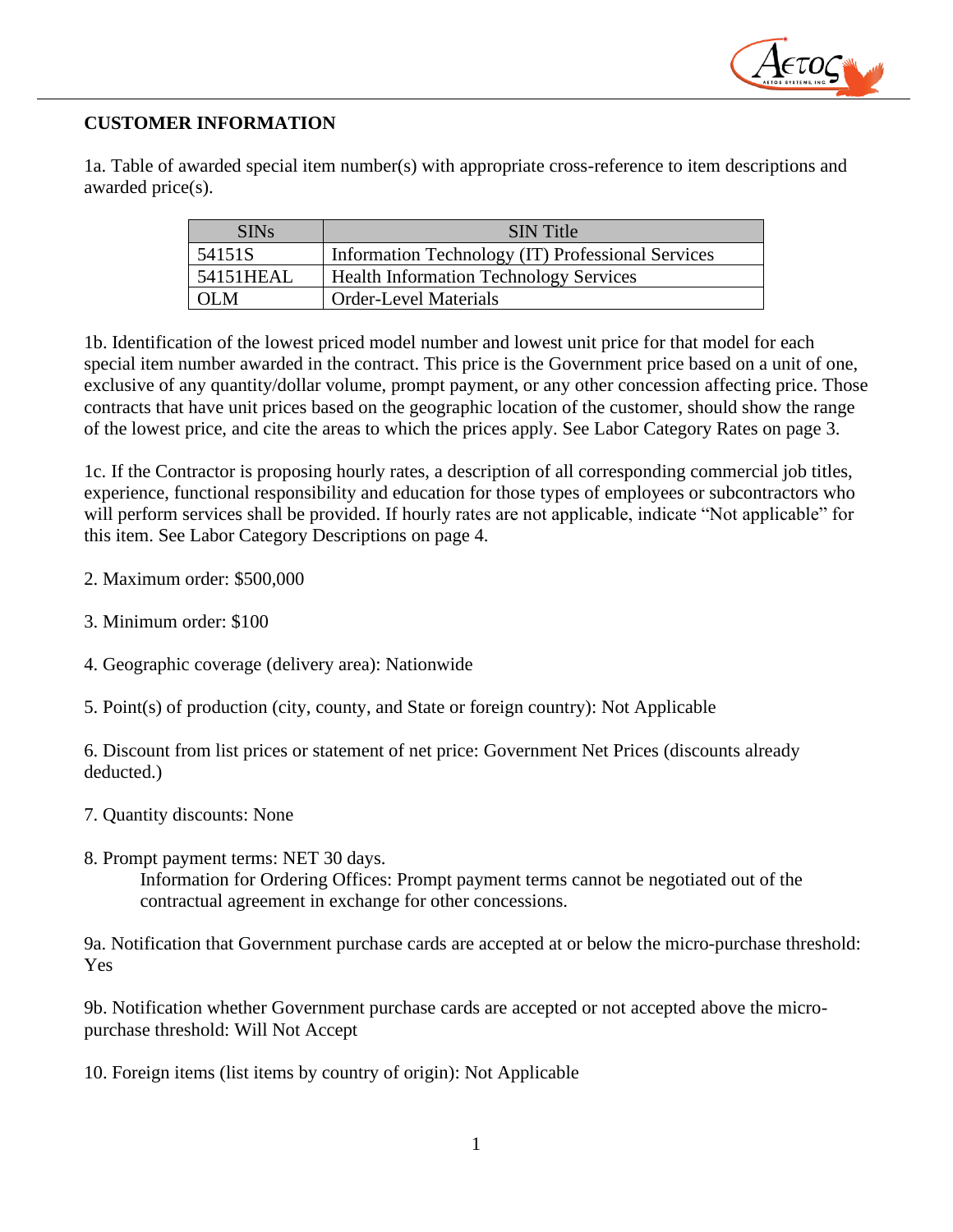

11a. Time of delivery. (Contractor insert number of days.): As negotiated with the ordering agency and as required by contract.

11b. Expedited Delivery. Items available for expedited delivery are noted in this price list: Not Applicable.

11c. Overnight and 2-day delivery: Not Applicable.

11d. Urgent Requirements: To Be Determined at the Task Order level.

12. F.O.B. point(s): Destination

13a. Ordering address(es): Aetos Systems, Inc. Attn: Donna Coleman 1545 Perimeter Parkway, Suite 245 Huntsville, AL 35806

13b. Ordering procedures: For supplies and services, the ordering procedures, information on Blanket Purchase Agreements (BPA's) are found in Federal Acquisition Regulation (FAR) 8.405-3.

14. Payment address(es):

Aetos Systems, Inc. Attn: Donna Coleman 1545 Perimeter Parkway, Suite 245 Huntsville, Al 35806

15. Warranty provision: Not Applicable

16. Export packing charges, if applicable: Not Applicable

17. Terms and conditions of Government purchase card acceptance (any thresholds above the micro-purchase level): Not Applicable

18. Terms and conditions of rental, maintenance, and repair (if applicable): Not Applicable

19. Terms and conditions of installation (if applicable): Not Applicable

20. Terms and conditions of repair parts indicating date of parts price lists and any discounts from list prices (if applicable): Not Applicable

20a. Terms and conditions for any other services (if applicable): Not Applicable

21. List of service and distribution points (if applicable): Not Applicable

22. List of participating dealers (if applicable): Not Applicable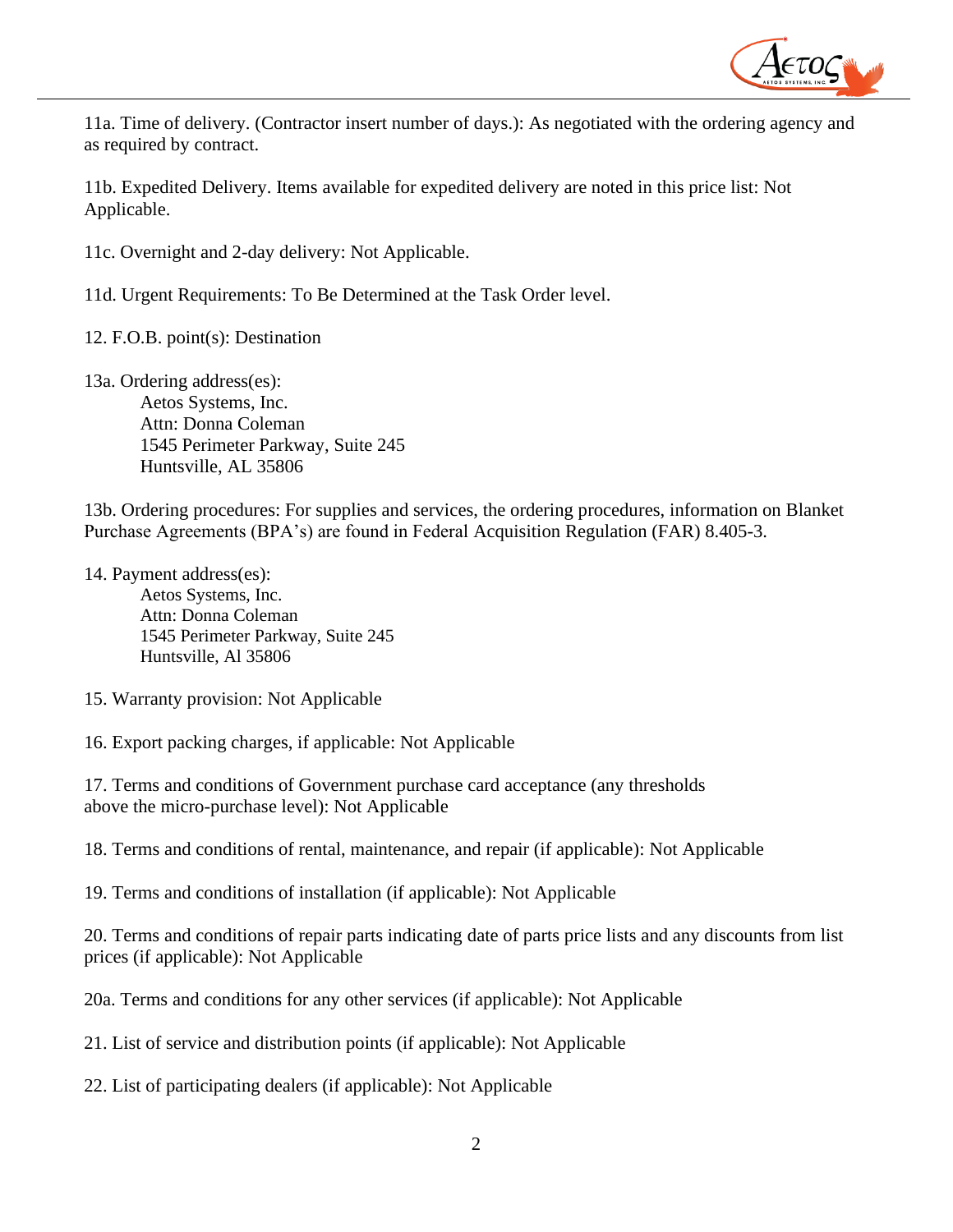

23. Preventive maintenance (if applicable): Not Applicable

24a. Special attributes such as environmental attributes (e.g., recycled content, energy efficiency, and/or reduced pollutants): Not Applicable

24b. If applicable, indicate that Section 508 compliance information is available on Electronic and Information Technology (EIT) supplies and services and show where full details can be found (e.g. contractor's website or other location.) The EIT standards can be found at: [www.Section508.gov/.](http://www.section508.gov/): Not Applicable

25. Data Universal Number System (DUNS) number. 805721268

26. Notification regarding registration in System for Award Management (SAM) database.: Aetos Systems is registered with SAM.

<span id="page-4-0"></span>

| No.            | <b>SIN</b> | <b>Labor Category Title</b>               | <b>Base</b><br><b>Year Rate</b> | Option<br>Year I<br>Rate | Option<br>Year II<br>Rate | Option<br>Year III<br>Rate | Option<br>Year IV<br>Rate |
|----------------|------------|-------------------------------------------|---------------------------------|--------------------------|---------------------------|----------------------------|---------------------------|
| $\pmb{1}$      | 54151S     | Applications / Systems Analyst            | \$97.59                         | \$99.54                  | \$101.53                  | \$103.56                   | \$105.63                  |
| $\overline{2}$ | 54151S     | Database Administrator                    | \$54.81                         | \$55.91                  | \$57.03                   | \$58.17                    | \$59.33                   |
| $\mathfrak{Z}$ | 54151S     | Database Administrator, Senior            | \$82.86                         | \$84.52                  | \$86.21                   | \$87.93                    | \$89.69                   |
| $\overline{4}$ | 54151S     | Database Architect / Manager              | \$93.33                         | \$95.20                  | \$97.10                   | \$99.04                    | \$101.02                  |
| 5              | 54151S     | Developer                                 | \$53.08                         | \$54.14                  | \$55.22                   | \$56.32                    | \$57.45                   |
| 6              | 54151S     | Engineer                                  | \$77.81                         | \$79.37                  | \$80.96                   | \$82.58                    | \$84.23                   |
| $\overline{7}$ | 54151S     | <b>Engineering Analyst</b>                | \$83.76                         | \$85.44                  | \$87.15                   | \$88.89                    | \$90.67                   |
| 8              | 54151S     | <b>Engineering Analyst, Senior</b>        | \$114.82                        | \$117.12                 | \$119.46                  | \$121.85                   | \$124.29                  |
| 9              | 54151S     | <b>Functional Analyst</b>                 | \$71.81                         | \$73.25                  | \$74.72                   | \$76.21                    | \$77.73                   |
| 10             | 54151S     | <b>Functional Analyst, Senior</b>         | \$115.58                        | \$117.89                 | \$120.25                  | \$122.66                   | \$125.11                  |
| 11             | 54151S     | <b>Installation Engineer</b>              | \$60.76                         | \$61.98                  | \$63.22                   | \$64.48                    | \$65.77                   |
| 12             | 54151S     | <b>IT Architect</b>                       | \$111.74                        | \$113.97                 | \$116.25                  | \$118.58                   | \$120.95                  |
| 13             | 54151S     | Program Manager                           | \$125.92                        | \$128.44                 | \$131.01                  | \$133.63                   | \$136.30                  |
| 14             | 54151S     | <b>System Administration</b>              | \$39.44                         | \$40.23                  | \$41.03                   | \$41.85                    | \$42.69                   |
|                |            | Technician**                              |                                 |                          |                           |                            |                           |
| 15             | 54151S     | <b>System Architect</b>                   | \$113.62                        | \$115.89                 | \$118.21                  | \$120.57                   | \$122.98                  |
| 16             | 54151S     | System Maintenance Engineer               | \$46.71                         | \$47.64                  | \$48.59                   | \$49.56                    | \$50.55                   |
| 17             | 54151S     | <b>Systems Engineer</b>                   | \$81.85                         | \$83.49                  | \$85.16                   | \$86.86                    | \$88.60                   |
| 18             | 54151S     | System / Network Administrator            | \$77.65                         | \$79.20                  | \$80.78                   | \$82.40                    | \$84.05                   |
| 19             | 54151S     | System / Network Administrator,           | \$97.58                         | \$99.53                  | \$101.52                  | \$103.55                   | \$105.62                  |
|                |            | Senior                                    |                                 |                          |                           |                            |                           |
| 20             | 54151S     | <b>Test Engineer</b>                      | \$41.42                         | \$42.25                  | \$43.10                   | \$43.96                    | \$44.84                   |
| 21             | 54151HEAL  | <b>Health IT Business Process Analyst</b> | \$70.38                         | \$71.79                  | \$73.23                   | \$74.69                    | \$76.18                   |
| 22             | 54151HEAL  | Health IT Business Process Analyst,       | \$101.67                        | \$103.70                 | \$105.77                  | \$107.89                   | \$110.05                  |
|                |            | Senior                                    |                                 |                          |                           |                            |                           |
| 23             | 54151HEAL  | <b>Health IT Customer Service</b>         | \$37.92                         | \$38.68                  | \$39.45                   | \$40.24                    | \$41.04                   |
|                |            | Engineer / Analyst                        |                                 |                          |                           |                            |                           |

#### **Labor Category Rates**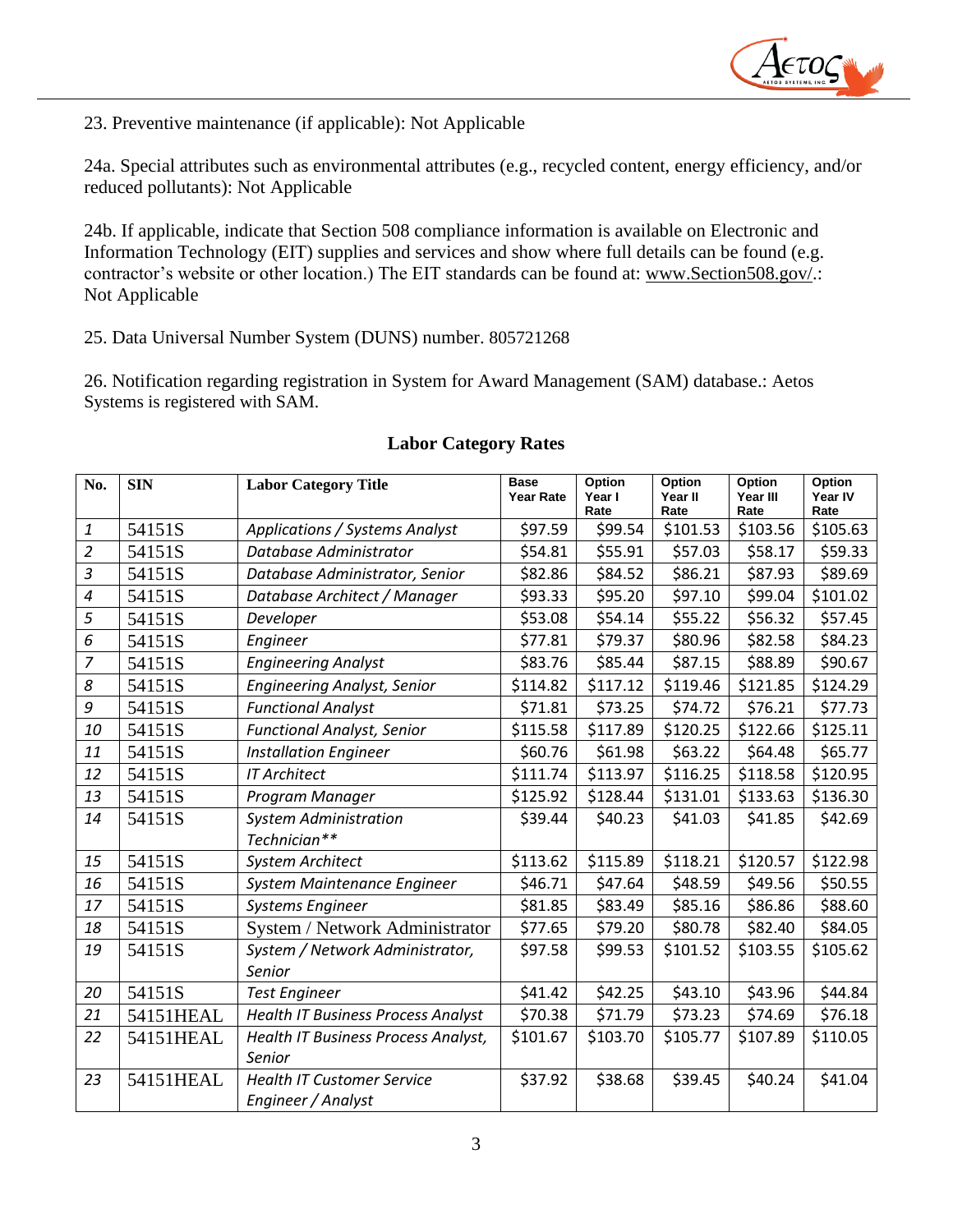

| 24 | 54151HEAL | Health IT Deployment / Logistics      | \$82.92  | \$84.58  | \$86.27  | \$88.00  | \$89.76  |
|----|-----------|---------------------------------------|----------|----------|----------|----------|----------|
|    |           | Analyst                               |          |          |          |          |          |
| 25 | 54151HEAL | Health IT Deployment / Logistics      | \$101.93 | \$103.97 | \$106.05 | \$108.17 | \$110.33 |
|    |           | Analyst, Senior                       |          |          |          |          |          |
| 26 | 54151HEAL | <b>Health IT Integration Engineer</b> | \$98.20  | \$100.16 | \$102.16 | \$104.20 | \$106.28 |
| 27 | 54151HEAL | <b>Health IT Program Analyst</b>      | \$72.18  | \$73.62  | \$75.09  | \$76.59  | \$78.12  |
| 28 | 54151HEAL | Health IT Program Analyst, Junior     | \$54.07  | \$55.15  | \$56.25  | \$57.38  | \$58.53  |
| 29 | 54151HEAL | <b>Health IT Project Manager</b>      | \$107.53 | \$109.68 | \$111.87 | \$114.11 | \$116.39 |
| 30 | 54151HEAL | <b>Health IT Quality Assurance</b>    | \$80.63  | \$82.24  | \$83.88  | \$85.56  | \$87.27  |
|    |           | Manager                               |          |          |          |          |          |
| 31 | 54151HEAL | <b>Health IT Software Engineer</b>    | \$102.22 | \$104.26 | \$106.35 | \$108.48 | \$110.65 |
| 32 | 54151HEAL | Health IT Software/System             | \$105.91 | \$108.03 | \$110.19 | \$112.39 | \$114.64 |
|    |           | Architect                             |          |          |          |          |          |
| 33 | 54151HEAL | Health IT Software/System             | \$84.62  | \$86.31  | \$88.04  | \$89.80  | \$91.60  |
|    |           | Architect, Junior                     |          |          |          |          |          |
| 34 | 54151HEAL | Health IT Software/System             | \$116.02 | \$118.34 | \$120.71 | \$123.12 | \$125.58 |
|    |           | Architect, Senior                     |          |          |          |          |          |
| 35 | 54151HEAL | <b>Health IT Training Developer</b>   | \$67.27  | \$68.62  | \$69.99  | \$71.39  | \$72.82  |
| 36 | 54151HEAL | <b>Health IT Training Developer,</b>  | \$85.37  | \$87.08  | \$88.82  | \$90.60  | \$92.41  |
|    |           | senior                                |          |          |          |          |          |

# **Labor Category Descriptions**

<span id="page-5-0"></span>

| <b>Labor Category</b><br><b>Title</b>       | <b>Labor Category Description</b>                                                                                                                                                                                                                                                                                                                                                                                                                                                        | <b>Minimum</b><br><b>Education</b>                                      | Min.<br><b>Years</b><br>of Exp. |
|---------------------------------------------|------------------------------------------------------------------------------------------------------------------------------------------------------------------------------------------------------------------------------------------------------------------------------------------------------------------------------------------------------------------------------------------------------------------------------------------------------------------------------------------|-------------------------------------------------------------------------|---------------------------------|
| Applications /<br><b>Systems</b><br>Analyst | Conducts analysis of various commercial off-the-shelf<br>computer applications and/or custom applications and<br>identifies strengths and weaknesses for use in different<br>environments. Analyzes system applications and the<br>consumption of system resources and detects problems<br>and/or security issues. Translates systems requirements from<br>business needs and gives feedback to developers. Evaluates<br>cost factors and risk.                                          | Bachelor's<br>Degree in<br>Computer<br>Science or<br>relevant<br>field. | 5                               |
| <b>IT Architect</b>                         | Designs and develops IT architecture with the goal of<br>increasing operational efficiency. Creates diagrams and<br>documentation with all components that comprise systems<br>including network topology. Applies IT resources to meet<br>specific business requirements.                                                                                                                                                                                                               | Bachelor's<br>Degree in<br>Computer<br>Science or<br>relevant<br>field. | 5                               |
| Database<br>Architect /<br>Manager          | Defines and builds effective and efficient databases utilizing a<br>variety of different software products. Knowledgeable of<br>various database products and structures. Conveys<br>information to technicians for data input. Provides direction<br>and guidance to junior staff members. Identifies goals for<br>data management. Translates user needs into database<br>design. Creates database management processes and<br>detailed documentation. Optimizes database designs with | Bachelor's<br>Degree in<br>Computer<br>Science or<br>relevant<br>field. | 5                               |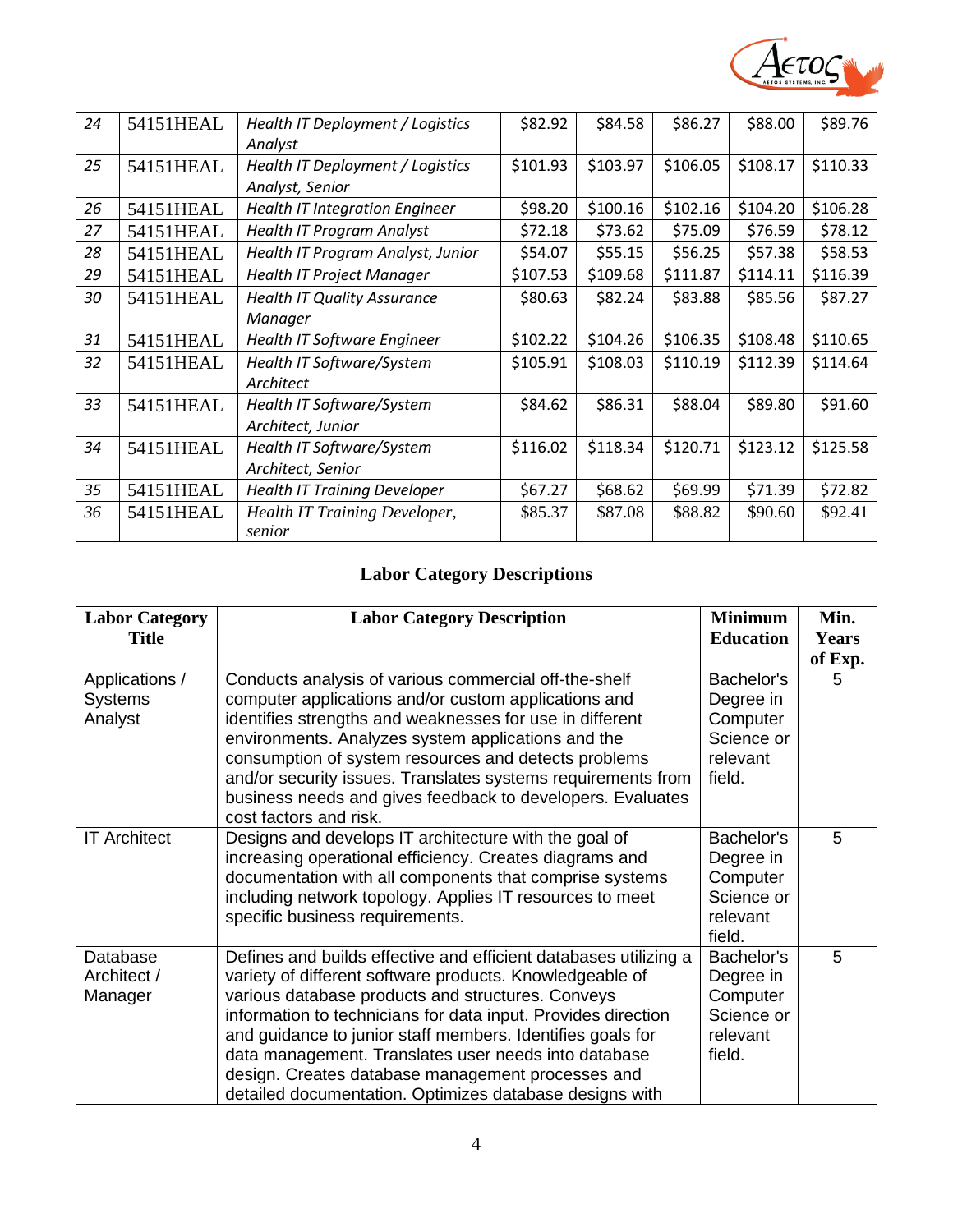

|                 | focus on data security, organization, and accessibility.              |            |                |
|-----------------|-----------------------------------------------------------------------|------------|----------------|
| Database        | Manages the routine operations and maintenance of                     | Bachelor's | $\overline{0}$ |
| Administrator   | databases and ensures reliable and efficient performance in           | Degree in  |                |
|                 | IT systems. Responsible for data security, organization, and          | Computer   |                |
|                 | accessibility.                                                        | Science or |                |
|                 |                                                                       | relevant   |                |
|                 |                                                                       | field.     |                |
| Database        | Creates, implements and manages expansive database                    | Bachelor's | 5              |
| Administrator,  | administration programs. Reviews database performance                 | Degree in  |                |
| Senior          | trends, and identifies opportunities for improvement for IT           | Computer   |                |
|                 | systems. Provides direction and guidance to junior staff              | Science or |                |
|                 | members.                                                              | relevant   |                |
|                 |                                                                       | field.     |                |
| Developer       | Analyzes customer needs and develops overall concept and              | Bachelor's | 5              |
|                 | design objectives. Creates software in a variety of                   | Degree in  |                |
|                 | programming languages and for a variety of IT software                | Computer   |                |
|                 | applications. Debugs and corrects errors in computer                  | Science or |                |
|                 | programs.                                                             | relevant   |                |
|                 |                                                                       | field.     |                |
| Engineer        | Provides specialized applications and operational analysis in         | Bachelor's | 5              |
|                 | support of IT systems. Plans and supports network and computing       | Degree in  |                |
|                 | infrastructure. Has knowledge of networking technologies. Is          | Computer   |                |
|                 | cognizant, knowledgeable, and contributes to all phases of software   | Science or |                |
|                 | development with emphasis on the planning, analysis, modeling,        | relevant   |                |
|                 | simulation, testing, integration, documentation and presentation      | field.     |                |
|                 | phases.                                                               |            |                |
| Engineering     | Analyzes specific aspects of a given IT system's and/or product's     | Bachelor's | 5              |
| Analyst         | architecture, design, coding, and performance. Identifies issues      | Degree in  |                |
|                 | and/or risks and documents specific sources.                          | Computer   |                |
|                 |                                                                       | Science or |                |
|                 |                                                                       | relevant   |                |
|                 |                                                                       | field.     |                |
| Engineering     | Coordinates with program and project leaders to analyze system        | Bachelor's | 10             |
| Analyst, Senior | and/or product architecture, design, coding, and performance. Is      | Degree in  |                |
|                 | able to identify strategies for addressing requirements, risks, and   | Computer   |                |
|                 | issues. Conducts trade-off analysis of requirements against fiscal,   | Science or |                |
|                 | schedule, and performance issues. Resolves problems as related to     | relevant   |                |
|                 | their field. Provides direction and guidance to junior staff members. | field.     |                |
| Functional      | Works with customers, users and project leads in analyzing,           | Bachelor's | 5              |
| Analyst         | designing, implementing and supporting IT business applications       | Degree in  |                |
|                 | and systems. Responsible for individual projects and systems.         | Computer   |                |
|                 | Analyzes functionality against performance requirements.              | Science or |                |
|                 |                                                                       | relevant   |                |
|                 |                                                                       | field.     |                |
| Functional      | Provides analysis in the areas of business, functional, technical,    | Bachelor's | 5              |
| Analyst, Senior | activities, and events. Responsible for working with users and        | Degree in  |                |
|                 | customers to document and strategize process improvements for         | Computer   |                |
|                 | current business processes (business process reengineering).          | Science or |                |
|                 | Responsible for providing market research on conditions that may      | relevant   |                |
|                 | impact the overall operational efficiency of an organization.         | field.     |                |
|                 |                                                                       |            |                |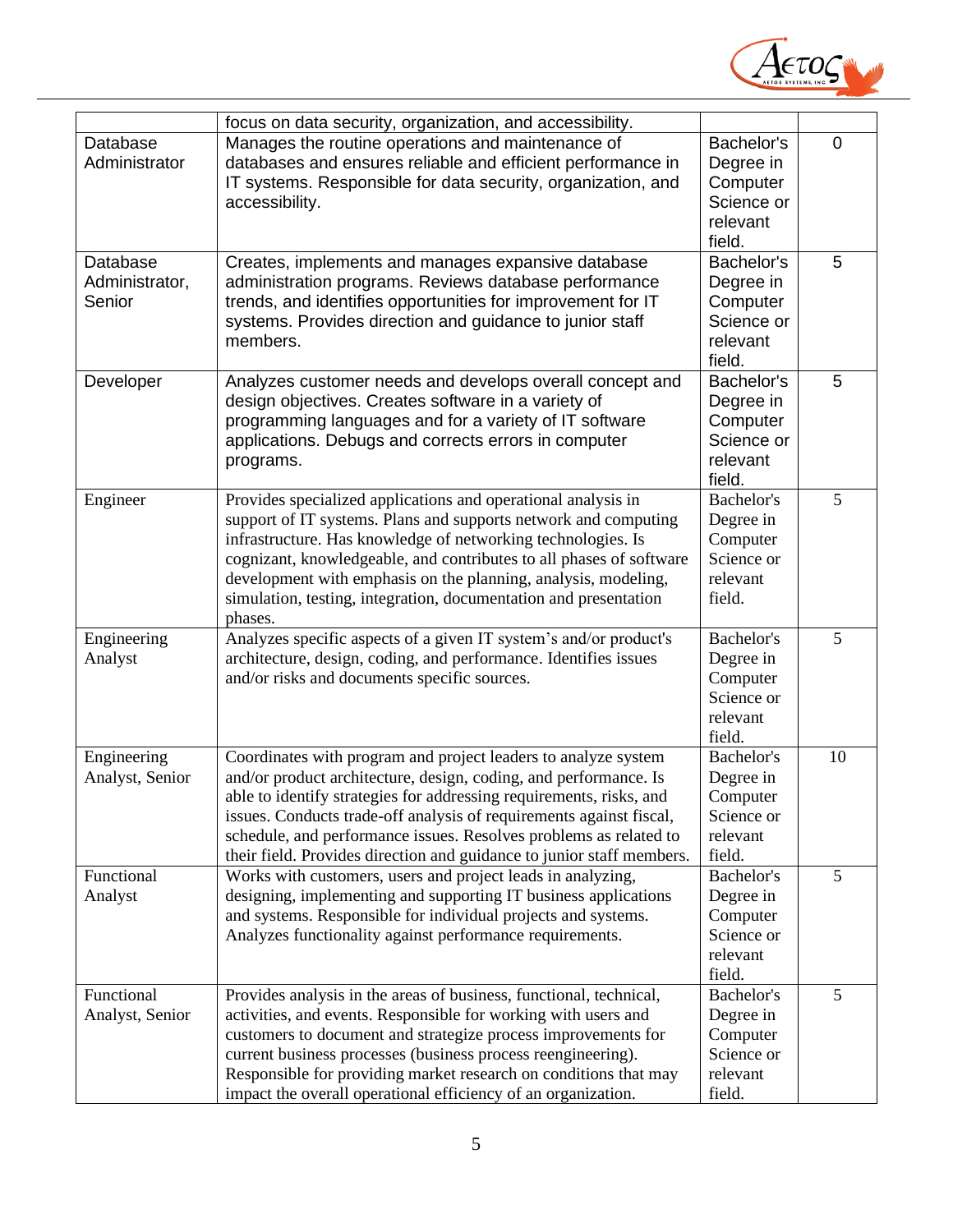

|                                              | Responsible for identifying symptoms and areas for process<br>improvement.                                                                                                                                                                                                                                                                                                                                                                                                                                                                                                                                                                                                                                                                                                                    |                                                                                                                                                    |                |
|----------------------------------------------|-----------------------------------------------------------------------------------------------------------------------------------------------------------------------------------------------------------------------------------------------------------------------------------------------------------------------------------------------------------------------------------------------------------------------------------------------------------------------------------------------------------------------------------------------------------------------------------------------------------------------------------------------------------------------------------------------------------------------------------------------------------------------------------------------|----------------------------------------------------------------------------------------------------------------------------------------------------|----------------|
| Installation<br>Engineer                     | Executes the deployment of simple and complex IT systems,<br>networks hardware and software and ensuring that the systems are<br>functioning properly upon installation. Solves issues that arise on<br>site.                                                                                                                                                                                                                                                                                                                                                                                                                                                                                                                                                                                 | Bachelor's<br>Degree in<br>Computer<br>Science or<br>relevant                                                                                      | 5              |
| System / Network<br>Administrator            | Manages, monitors and configures the routine operations and<br>maintenance of computer systems in a variety of different networks<br>to include high volume/high availability systems. Implements<br>policy regarding computer access. Implements firewalls. Conducts<br>routine system administration tasks and logs data into system<br>admin logs. Responsible for maintaining system efficiency.<br>Troubleshoots a wide variety of systems and networks. Debugs<br>protocols and processes.                                                                                                                                                                                                                                                                                              | field.<br><b>Bachelor's</b><br>Degree in<br>Computer<br>Science or<br>relevant<br>field.                                                           | $\overline{0}$ |
| System / Network<br>Administrator,<br>Senior | Works with multiple teams of administrators involving multiple<br>diverse networks at both the enterprise and local level. Creates<br>plans that ensure effective management, operations, and<br>maintenance of systems and/or networks. Is cognizant of all agency<br>policies regarding computer access and firewall and network<br>protection technologies and creates the plans to implement.<br>Manages teams of admins and is able to prioritize work and<br>identifies high risk critical problems and dedicates appropriate<br>resources. Has extensive knowledge of a wide variety of systems<br>and networks to include high volume/high availability systems.                                                                                                                      | Bachelor's<br>Degree in<br>Computer<br>Science or<br>relevant<br>field.                                                                            | 5              |
| Program Manager                              | Manages day-to-day operations of the contract. Develops<br>requirements, budgets, and schedules for their assigned projects.<br>Manage and status risks. Coordinates projects from development<br>through implementation, working with internal and external clients,<br>vendors, consultants, and technical specialists. A technical<br>knowledge base is essential for managers, who must understand<br>and guide the work of their subordinates yet also explain the work<br>in nontechnical terms to senior managers and potential customers.<br>Responsibilities may include conceptual thinking, designing and<br>developing plans, processes, procedures, functional and data<br>requirements analysis, complex system analysis, and<br>documentation preparation for complex systems. | Bachelor's<br>Degree in<br>Computer<br>Science or<br>relevant<br>field. 3<br>years'<br>experience<br>managing a<br>program or<br>large<br>project. | 10             |
| System<br>Administration<br>Technician**     | Conducts routine system administration tasks and logs data into<br>system admin logs. Operates under the supervision of the System<br>Administrator. Administers patches and corrective actions under<br>the direction of the System Administrator. Interfaces with<br>customers.                                                                                                                                                                                                                                                                                                                                                                                                                                                                                                             | High<br>school or<br>GED.                                                                                                                          | 3              |
| <b>System Architect</b>                      | Understands the relationship between applications, operating<br>systems, hardware and software. Creates a network architecture that<br>takes all factors of a network into consideration such as functional<br>requirements, technical considerations, business processes and end<br>users. Creates a wide variety of IT system architectures that are<br>beneficial and can be implemented. Experienced in total system<br>design including networks.                                                                                                                                                                                                                                                                                                                                        | Bachelor's<br>Degree in<br>Computer<br>Science or<br>relevant<br>field.                                                                            | 5              |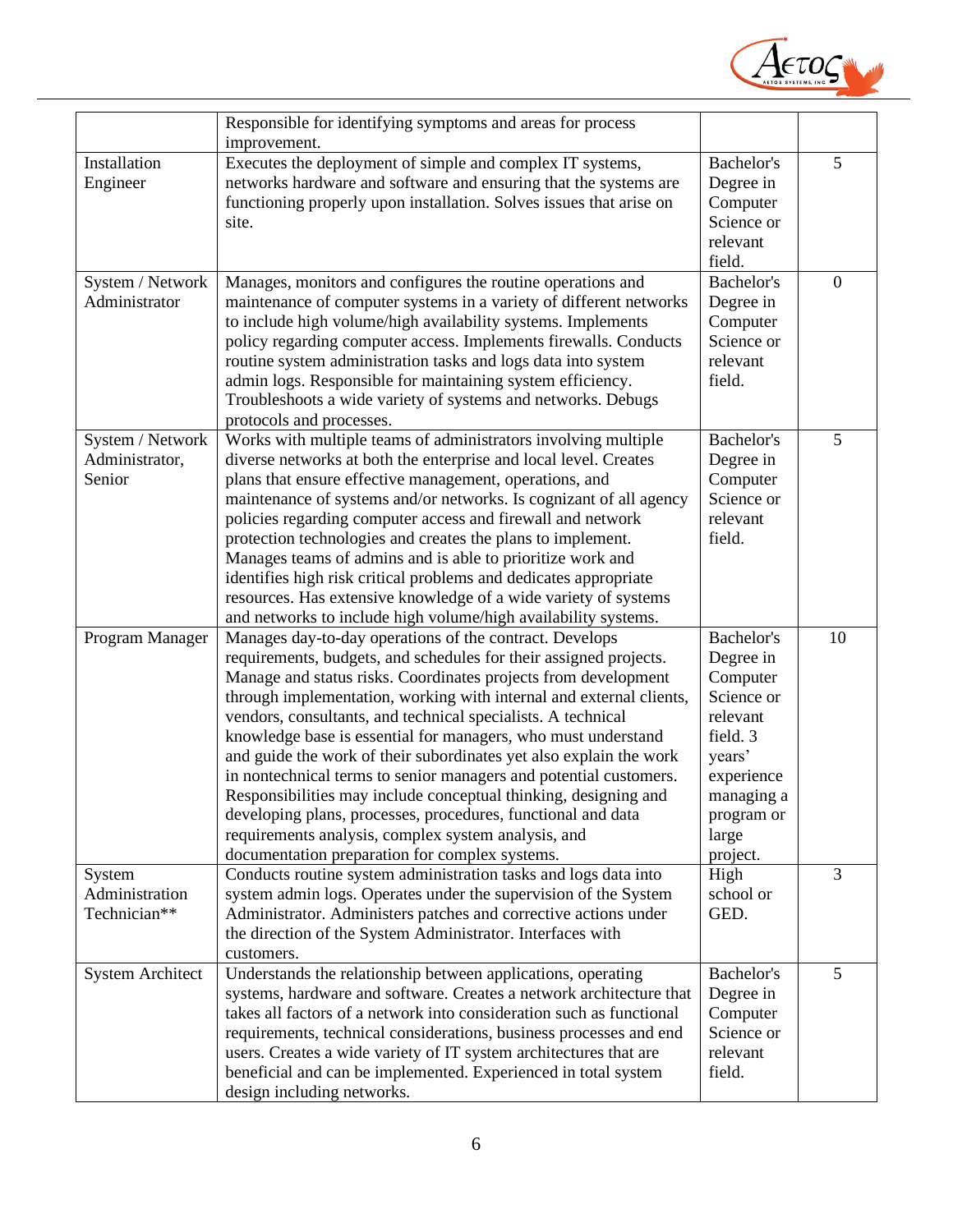

| System                   | Conducts complex maintenance tasks for IT systems and products           | Bachelor's        | $\overline{0}$ |
|--------------------------|--------------------------------------------------------------------------|-------------------|----------------|
| Maintenance              | in a variety of different and complex environments. Trains and           | Degree in         |                |
| Engineer                 | monitors maintenance technicians in the execution of written and         | Computer          |                |
|                          | oral tasking.                                                            | Science or        |                |
|                          |                                                                          | relevant          |                |
|                          |                                                                          | field.            |                |
| <b>Systems Engineer</b>  | Provides technical support in system architecture, system design,        | Bachelor's        | 5              |
|                          | system integration and technical management. Assists in providing        | Degree in         |                |
|                          | technical input to the systems engineering process. Provides             | Computer          |                |
|                          | requirements analysis. May prepare and present systems assurance         | Science or        |                |
|                          | reviews. Identifies requirements and deficiencies in hardware and        | relevant          |                |
|                          | software products. Advises customer in product selection and use,        | field.            |                |
|                          | capacity planning operations and performance management.                 |                   |                |
| <b>Test Engineer</b>     | Coordinates and executes test events in accordance with approved         | <b>Bachelor's</b> | $\overline{0}$ |
|                          | test plans, procedures and scripts. Ensures test environments are set    | Degree in a       |                |
|                          | up accurately. Creates test reports. Tests IT hardware, software,        | relevant          |                |
|                          | systems and networks.                                                    | field.            |                |
| Health IT                | Analyzes Health IT business and information environments,                | Bachelor's        | 5              |
| <b>Business Process</b>  | activities, and events. Reviews data, identifying trends and errors.     | Degree in a       |                |
| Analyst                  | Responsible for report writing and generation.                           | <b>Business</b>   |                |
|                          |                                                                          | Discipline        |                |
| Health IT                | Gathers, compiles, and analyzes business process data specifically       | Bachelor's        | 10             |
| <b>Business Process</b>  | as it relates to Health IT systems and business systems. Identifies      | Degree in a       |                |
| Analyst, Senior          | trends, errors, and missing data. Creates alternate depictions of data   | relevant          |                |
|                          | to identify and highlight issues. Summarizes findings in summary         | field.            |                |
|                          | reports. Creates and documents process benefits in graphic,              |                   |                |
|                          | narrative and oral formats. Provides direction and guidance to           |                   |                |
|                          | junior staff members.                                                    |                   |                |
| Health IT                | Responds to end user requests for assistance on Health IT                | Bachelor's        | $\overline{0}$ |
| <b>Customer Service</b>  | applications and systems using manuals and scripted responses.           | Degree in a       |                |
| Engineer/                | Interacts with customers, diagnoses problems and guides customers        | relevant          |                |
| Analyst                  | through the necessary steps to correct their issues. Refers ongoing      | field.            |                |
|                          | issues to the appropriate Health IT engineering support team.            |                   |                |
| Health IT                | Coordinates, schedules and identifies deployment/logistic activities     | Bachelor's        | 5              |
| Deployment /             | for transition of Health IT systems to healthcare facilities. Identifies | Degree in a       |                |
| <b>Logistics Analyst</b> | scheduling and coordination issues with healthcare facilities.           | relevant          |                |
|                          | Coordinates with developers, testers, healthcare facilities              | field.            |                |
|                          | installation site staff, and others to ensure that schedules and         |                   |                |
|                          |                                                                          |                   |                |
| Health IT                | expectations are completed in a timely manner.                           | Bachelor's        | 5              |
|                          | Leads a team in the fielding of Health IT systems, hardware and          |                   |                |
| Deployment /             | software of a simple or complex nature. Creates deployment plans         | Degree in a       |                |
| Logistics Analyst,       | and sets cost, schedule, and performance expectations. Identifies        | relevant          |                |
| Senior                   | activity requirements in the near, mid and long-term phases of a         | field.            |                |
|                          | Health IT program. Knowledgeable of a wide variety of healthcare         |                   |                |
|                          | environments and equipment. Experienced in deployment/logistics          |                   |                |
|                          | planning of Health IT systems. Provides direction and guidance to        |                   |                |
|                          | junior staff members.                                                    |                   |                |
| Health IT                | Creates strategies and plans for the integration of multiple Health      | Bachelor's        | 5              |
| Integration              | IT systems/subsystems into an operational unit, ensuring functional      | Degree in         |                |
| Engineer                 | and performance capabilities are retained. Introduces new hardware       | Computer          |                |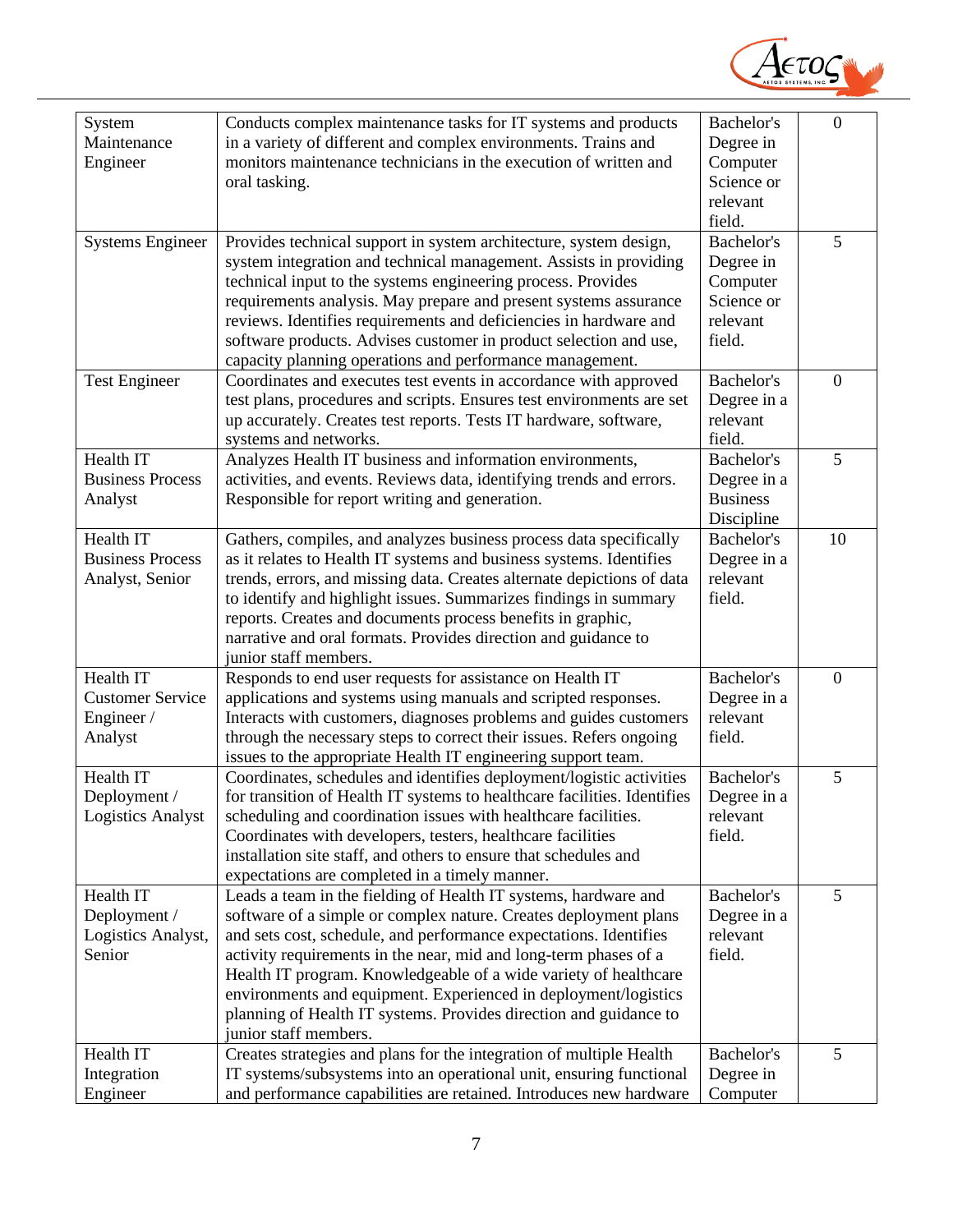

|                   | and/or software into a new or existing environment while              | Science or        |                |
|-------------------|-----------------------------------------------------------------------|-------------------|----------------|
|                   | minimizing disruption and mitigating risks.                           | relevant          |                |
|                   |                                                                       | field.            |                |
| Health IT         | Plans, analyzes, and evaluates the effectiveness of operating         | Bachelor's        | 5              |
| Program Analyst   | programs of Health IT systems and information analytics. Uses         | Degree in a       |                |
|                   |                                                                       |                   |                |
|                   | source data to evaluate the effectiveness of programs and business    | relevant          |                |
|                   | processes. Uses qualitative and quantitative analytical skills to     | field.            |                |
|                   | assess the effectiveness of the operations.                           |                   |                |
| Health IT         | Gathers the appropriate data that will be used to plan, analyze and   | Bachelor's        | $\mathbf{0}$   |
| Program Analyst,  | evaluate the effectiveness of operating programs for Health IT        | Degree in a       |                |
| Junior            | systems and information analytics. Creates, applies and maintains     | relevant          |                |
|                   |                                                                       |                   |                |
|                   | tools to track program, project, or task performance data, including  | field.            |                |
|                   | cost, schedule, and performance data. Creates routine and ad hoc      |                   |                |
|                   | reports. Provides oral and written discussions of analytical findings |                   |                |
|                   | using narrative and graphic forms.                                    |                   |                |
| Health IT Project | Manages Health IT related projects. Is well versed in life cycle and  | <b>Bachelor's</b> | 10             |
| Manager           | project management methodologies. Tracks cost, schedule and           | Degree in         |                |
|                   |                                                                       |                   |                |
|                   | performance progress. Identifies and mitigates risks.                 | Computer          |                |
|                   |                                                                       | Science or        |                |
|                   |                                                                       | relevant          |                |
|                   |                                                                       | field.            |                |
| Health IT Quality | Creates and implements detailed plans to ensure overall quality of    | Bachelor's        | 10             |
| Assurance         | all IT Health products, services and systems. Resolves all project or | Degree in a       |                |
|                   | program release problems and takes corrective action, escalating as   | relevant          |                |
| Manager           |                                                                       |                   |                |
|                   | needed, to resolve and achieve results. Experience in assuring the    | field.            |                |
|                   | viability, functionality and effectiveness of essential tools.        |                   |                |
| Health IT         | Designs, codes, tests, debugs and documents software in a variety     | Bachelor's        | 5              |
| Software          | of programming languages. Knowledgeable of the latest                 | Degree in         |                |
| Engineer          | programming languages and techniques. Creates strategies for          | Computer          |                |
|                   | developing Health IT systems and applications. Evaluates              | Science or        |                |
|                   | alternative approaches and selects optimal approaches.                | relevant          |                |
|                   |                                                                       |                   |                |
|                   |                                                                       | field.            |                |
| Health IT         | Works with Health IT program and project leaders to define and        | Bachelor's        | 5              |
| Software/System   | create the architectural depictions and documents, ensuring logical   | Degree in         |                |
| Architect         | flow, and all issues are addressed. Has experience with a variety of  | Computer          |                |
|                   | software programs and languages and has some experience in            | Science or        |                |
|                   | programming for healthcare systems. Designs and discusses system      | relevant          |                |
|                   | strategies for platform, applications and interoperability.           | field.            |                |
|                   |                                                                       |                   |                |
| Health IT         | Creates architecture depictions and documentation for healthcare      | Bachelor's        | $\overline{0}$ |
| Software/System   | systems and interoperability under the guidance and supervision of    | Degree in         |                |
| Architect, Junior | senior architects and team members.                                   | Computer          |                |
|                   |                                                                       | Science or        |                |
|                   |                                                                       | relevant          |                |
|                   |                                                                       | field.            |                |
| Health IT         | Coordinates Health IT program and project leaders to identify         | Bachelor's        | 10             |
|                   |                                                                       |                   |                |
| Software/System   | requirements for system architecture. Identifies strategies for       | Degree in         |                |
| Architect, Senior | addressing requirements for healthcare systems and                    | Computer          |                |
|                   | interoperability. Analyzes requirements against fiscal, schedule,     | Science or        |                |
|                   | and performance issues. Creates an architecture vision from overall   | relevant          |                |
|                   | Health IT program requirements. Experienced in high volume and        | field.            |                |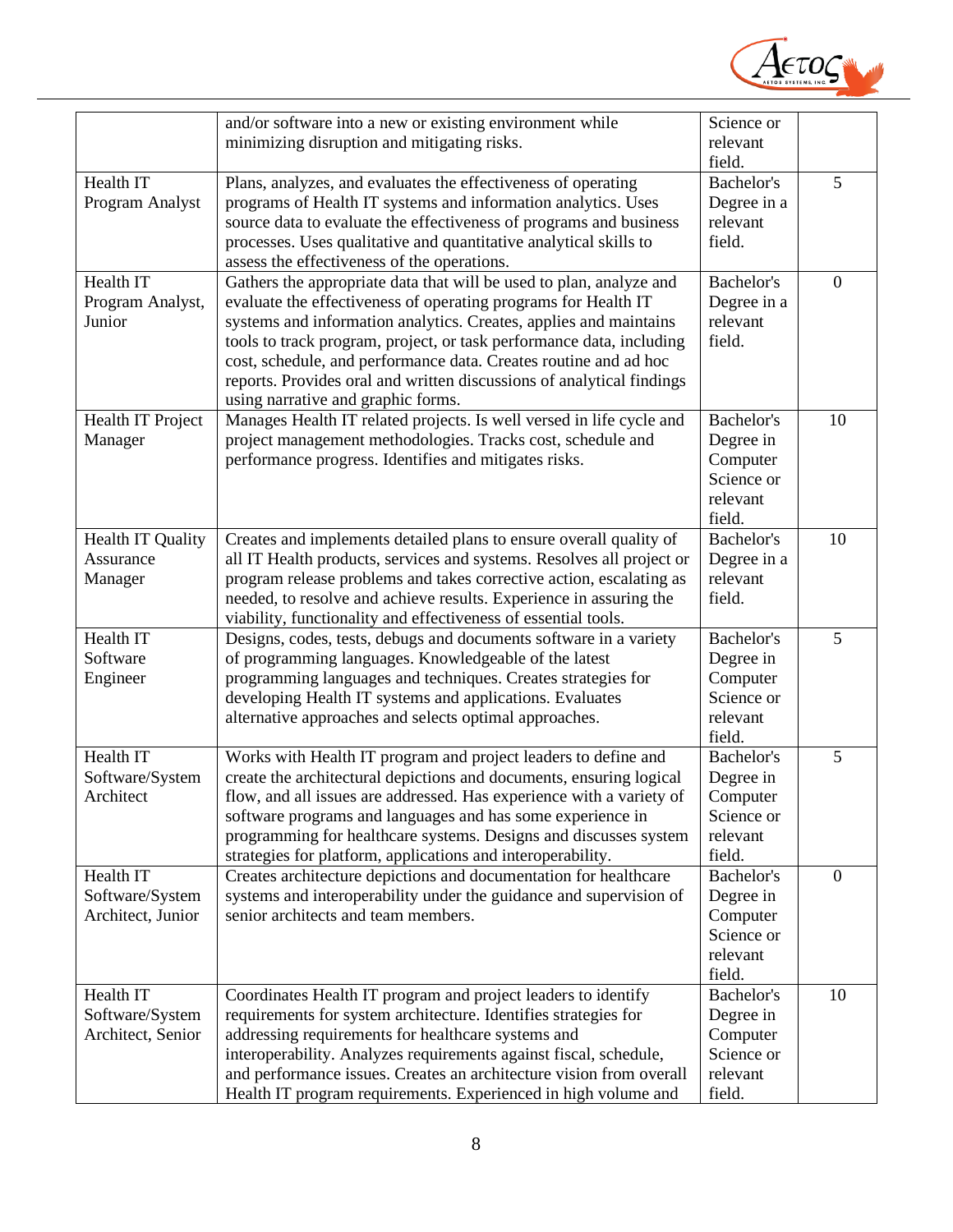

|                   | high availability applications and systems. Creates and conveys to<br>team members the architectural vision for a Health IT program or<br>project. Is responsible for dictating design choices to software<br>developers, including but not limited to platforms, coding and<br>technical levels. Establishes and enforces standards and practices.<br>Oversees the development team, managing the full life cycle of the<br>software development process. Has extensive software<br>development experience and thorough knowledge of a variety of<br>programming languages and logic. Provides direction and guidance<br>to junior staff members. |             |    |
|-------------------|----------------------------------------------------------------------------------------------------------------------------------------------------------------------------------------------------------------------------------------------------------------------------------------------------------------------------------------------------------------------------------------------------------------------------------------------------------------------------------------------------------------------------------------------------------------------------------------------------------------------------------------------------|-------------|----|
| Health IT         | Develops, writes and creates training materials, training plans, and                                                                                                                                                                                                                                                                                                                                                                                                                                                                                                                                                                               | Bachelor's  | 5  |
| Training          | training programs for a Health IT organization, program or project.                                                                                                                                                                                                                                                                                                                                                                                                                                                                                                                                                                                | Degree in a |    |
| Developer         | Develops training materials for various presentation media, such as                                                                                                                                                                                                                                                                                                                                                                                                                                                                                                                                                                                | relevant    |    |
|                   | written, visual and web based classes for utilization by healthcare                                                                                                                                                                                                                                                                                                                                                                                                                                                                                                                                                                                | field.      |    |
|                   | providers, researchers, and government personnel                                                                                                                                                                                                                                                                                                                                                                                                                                                                                                                                                                                                   |             |    |
| Health IT         | Develops training strategies, determining training methods, and                                                                                                                                                                                                                                                                                                                                                                                                                                                                                                                                                                                    | Bachelor's  | 10 |
| Training          | develops training materials for presentation in various media.                                                                                                                                                                                                                                                                                                                                                                                                                                                                                                                                                                                     | Degree in a |    |
| Developer, senior | Creates new training strategies and presentation methods as new                                                                                                                                                                                                                                                                                                                                                                                                                                                                                                                                                                                    | relevant    |    |
|                   | media or new training methodologies become available. Creates                                                                                                                                                                                                                                                                                                                                                                                                                                                                                                                                                                                      | field.      |    |
|                   | training plans and materials for large complex Health IT                                                                                                                                                                                                                                                                                                                                                                                                                                                                                                                                                                                           |             |    |
|                   | organizations and missions.                                                                                                                                                                                                                                                                                                                                                                                                                                                                                                                                                                                                                        |             |    |

## **Service Contract Labor Standards Matrix:**

<span id="page-10-0"></span>

| <b>SCA/SCLS Matrix</b>                                                                       |                    |           |  |
|----------------------------------------------------------------------------------------------|--------------------|-----------|--|
| <b>SCLS Equivalent Code Title</b><br><b>SCLS Eligible Contract Labor</b><br><b>WD</b> Number |                    |           |  |
| <b>Category/Fixed Price Service</b>                                                          |                    |           |  |
| System Administration Technician   14160 – Personal Computer                                 |                    | 2015-4604 |  |
|                                                                                              | Support Technician |           |  |

The Service Contract Labor Standards, formerly the Service Contract Act (SCA), apply to this contract and it includes SCLS applicable labor categories. Labor categories and fixed price services marked with a (\*\*) in this pricelist are based on the U.S. Department of Labor Wage Determination Number(s) identified in the SCLS/SCA matrix. The prices awarded are in line with the geographic scope of the contract (i.e., nationwide).

## **Degree/Experience Equivalency**

<span id="page-10-1"></span>

| <b>Degree</b> | <b>Equivalent Experience in Lieu of Degree</b>                                              |
|---------------|---------------------------------------------------------------------------------------------|
| Associate's   | 2 years of relevant experience.                                                             |
| Bachelor's    | Associate degree and 2 years of relevant experience or 4 years of relevant experience.      |
| Master's      | Bachelor's degree and 2 years of relevant experience, or an Associate degree and 4 years of |
|               | relevant experience, or 6 years of relevant experience.                                     |
| Doctorate     | Master's degree and 2 years of relevant experience, or Bachelor's degree and 4 years of     |
|               | relevant experience, or an Associate degree and 6 years of relevant experience, or 8 years  |
|               | of relevant experience.                                                                     |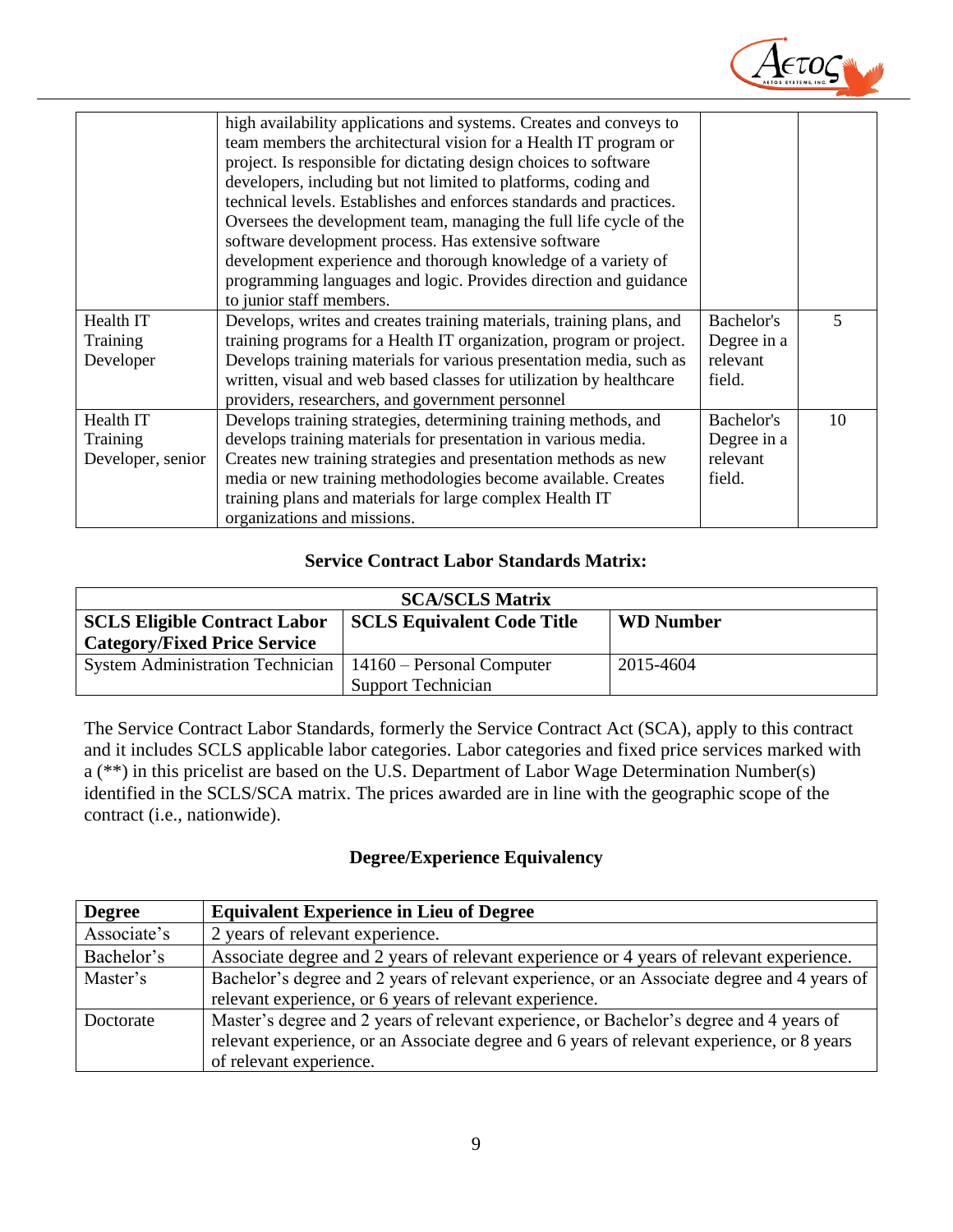

## <span id="page-11-0"></span>**TERMS AND CONDITIONS APPLICABLE TO INFORMATION TECHNOLOGY (IT) PROFESSIONAL SERVICES (SPECIAL ITEM NUMBER 54151S)**

#### **1. SCOPE**

a. The prices, terms and conditions stated under Special Item Number 54151S Information Technology Professional Services apply exclusively to IT Professional Services within the scope of this Information Technology Schedule.

b. The Contractor shall provide services at the Contractor's facility and/or at the ordering activity location, as agreed to by the Contractor and the ordering activity.

#### **2. PERFORMANCE INCENTIVES I-FSS-60 Performance Incentives (April 2000)**

a. Performance incentives may be agreed upon between the Contractor and the ordering activity on individual fixed price orders or Blanket Purchase Agreements under this contract.

b. The ordering activity must establish a maximum performance incentive price for these services and/or total solutions on individual orders or Blanket Purchase Agreements.

c. Incentives should be designed to relate results achieved by the contractor to specified targets. To the maximum extent practicable, ordering activities shall consider establishing incentives where performance is critical to the ordering activity's mission and incentives are likely to motivate the contractor. Incentives shall be based on objectively measurable tasks.

#### **3. ORDER**

a. Agencies may use written orders, EDI orders, blanket purchase agreements, individual purchase orders, or task orders for ordering services under this contract. Blanket Purchase Agreements shall not extend beyond the end of the contract period; all services and delivery shall be made and the contract terms and conditions shall continue in effect until the completion of the order. Orders for tasks which extend beyond the fiscal year for which funds are available shall include FAR 52.232-19 (Deviation – May 2003) Availability of Funds for the Next Fiscal Year. The purchase order shall specify the availability of funds and the period for which funds are available. b. All task orders are subject to the terms and conditions of the contract. In the event of conflict between a task

#### **4. PERFORMANCE OF SERVICES**

order and the contract, the contract will take precedence.

a. The Contractor shall commence performance of services on the date agreed to by the Contractor and the ordering activity.

b. The Contractor agrees to render services only during normal working hours, unless otherwise agreed to by the Contractor and the ordering activity.

c. The ordering activity should include the criteria for satisfactory completion for each task in the Statement of Work or Delivery Order. Services shall be completed in a good and workmanlike manner.

d. Any Contractor travel required in the performance of IT Services must comply with the Federal Travel Regulation or Joint Travel Regulations, as applicable, in effect on the date(s) the travel is performed. Established Federal Government per diem rates will apply to all Contractor travel. Contractors cannot use GSA city pair contracts.

#### **5. STOP-WORK ORDER (FAR 52.242-15) (AUG 1989)**

(a) The Contracting Officer may, at any time, by written order to the Contractor, require the Contractor to stop all, or any part, of the work called for by this contract for a period of 90 days after the order is delivered to the Contractor, and for any further period to which the parties may agree. The order shall be specifically identified as a stop-work order issued under this clause. Upon receipt of the order, the Contractor shall immediately comply with its terms and take all reasonable steps to minimize the incurrence of costs allocable to the work covered by the order during the period of work stoppage. Within a period of 90 days after a stop-work is delivered to the Contractor, or within any extension of that period to which the parties shall have agreed, the Contracting Officer shall either-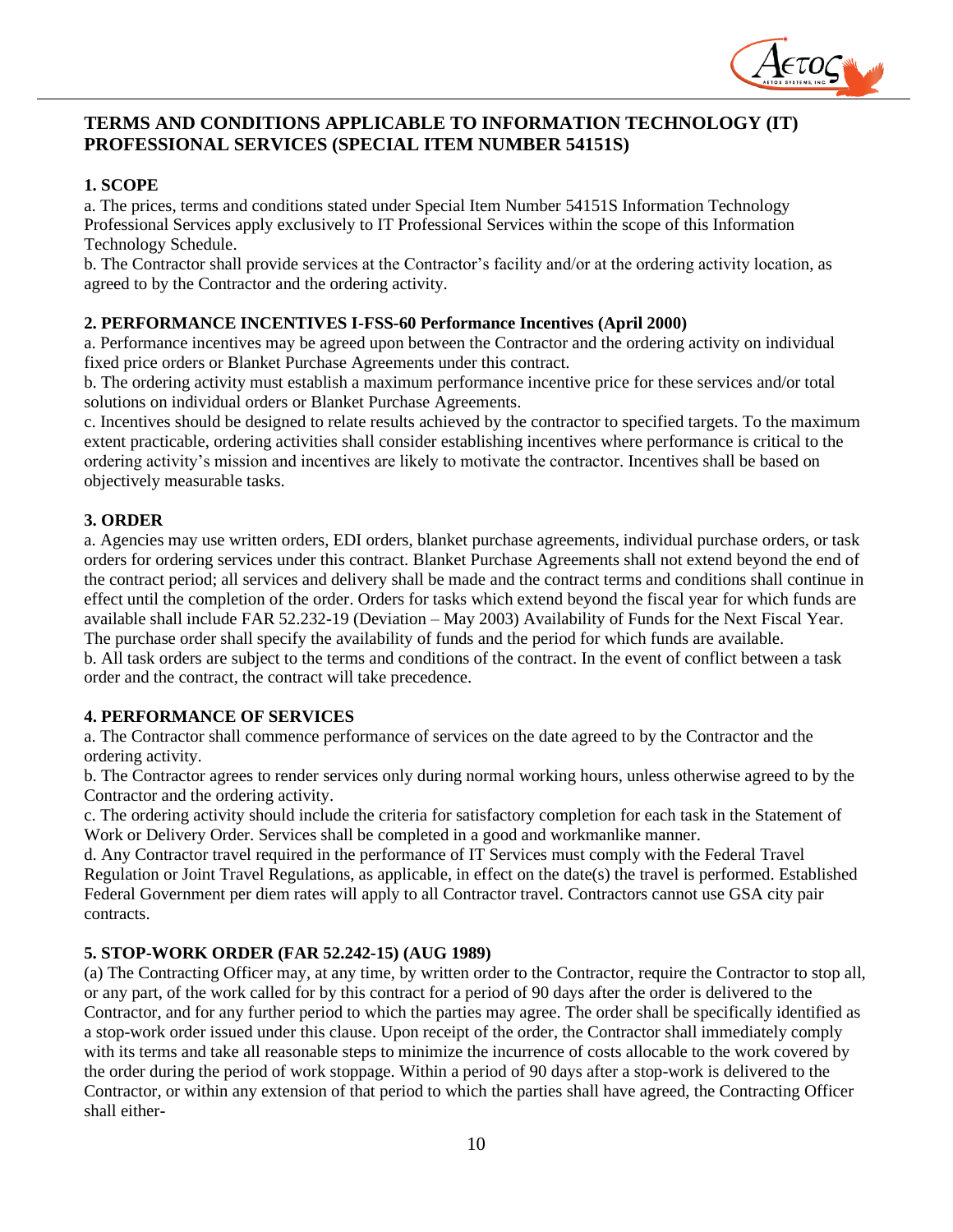

(1) Cancel the stop-work order; or

(2) Terminate the work covered by the order as provided in the Default, or the Termination for Convenience of the Government, clause of this contract.

(b) If a stop-work order issued under this clause is canceled or the period of the order or any extension thereof expires, the Contractor shall resume work. The Contracting Officer shall make an equitable adjustment in the delivery schedule or contract price, or both, and the contract shall be modified, in writing, accordingly, if- (1) The stop-work order results in an increase in the time required for, or in the Contractor's cost properly allocable to, the performance of any part of this contract; and

(2) The Contractor asserts its right to the adjustment within 30 days after the end of the period of work stoppage; provided, that, if the Contracting Officer decides the facts justify the action, the Contracting Officer may receive and act upon the claim submitted at any time before final payment under this contract.

(c) If a stop-work order is not canceled and the work covered by the order is terminated for the convenience of the Government, the Contracting Officer shall allow reasonable costs resulting from the stop-work order in arriving at the termination settlement.

(d) If a stop-work order is not canceled and the work covered by the order is terminated for default, the Contracting Officer shall allow, by equitable adjustment or otherwise, reasonable costs resulting from the stopwork order.

#### **6. INSPECTION OF SERVICES**

In accordance with FAR 52.212-4 CONTRACT TERMS AND CONDITIONS--COMMERCIAL ITEMS (MAR 2009) (DEVIATION I - FEB 2007) for Firm-Fixed Price orders and FAR 52.212-4 CONTRACT TERMS AND CONDITIONS COMMERCIAL ITEMS (MAR 2009) (ALTERNATE I OCT 2008) (DEVIATION I – FEB 2007) applies to Time-and-Materials and Labor-Hour Contracts orders placed under this contract.

#### **7. RESPONSIBILITIES OF THE CONTRACTOR**

The Contractor shall comply with all laws, ordinances, and regulations (Federal, State, City, or otherwise) covering work of this character. If the end product of a task order is software, then FAR 52.227-14 (Dec 2007) Rights in Data – General, may apply.

#### **8. RESPONSIBILITIES OF THE ORDERING ACTIVITY**

Subject to security regulations, the ordering activity shall permit Contractor access to all facilities necessary to perform the requisite IT Professional Services.

#### **9. INDEPENDENT CONTRACTOR**

All IT Professional Services performed by the Contractor under the terms of this contract shall be as an independent Contractor, and not as an agent or employee of the ordering activity.

#### **10. ORGANIZATIONAL CONFLICTS OF INTEREST**

a. Definitions.

"Contractor" means the person, firm, unincorporated association, joint venture, partnership, or corporation that is a party to this contract.

"Contractor and its affiliates" and "Contractor or its affiliates" refers to the Contractor, its chief executives, directors, officers, subsidiaries, affiliates, subcontractors at any tier, and consultants and any joint venture involving the Contractor, any entity into or with which the Contractor subsequently merges or affiliates, or any other successor or assignee of the Contractor.

An "Organizational conflict of interest" exists when the nature of the work to be performed under a proposed ordering activity contract, without some restriction on ordering activities by the Contractor and its affiliates, may either (i) result in an unfair competitive advantage to the Contractor or its affiliates or (ii) impair the Contractor's or its affiliates' objectivity in performing contract work.

b. To avoid an organizational or financial conflict of interest and to avoid prejudicing the best interests of the ordering activity, ordering activities may place restrictions on the Contractors, its affiliates, chief executives,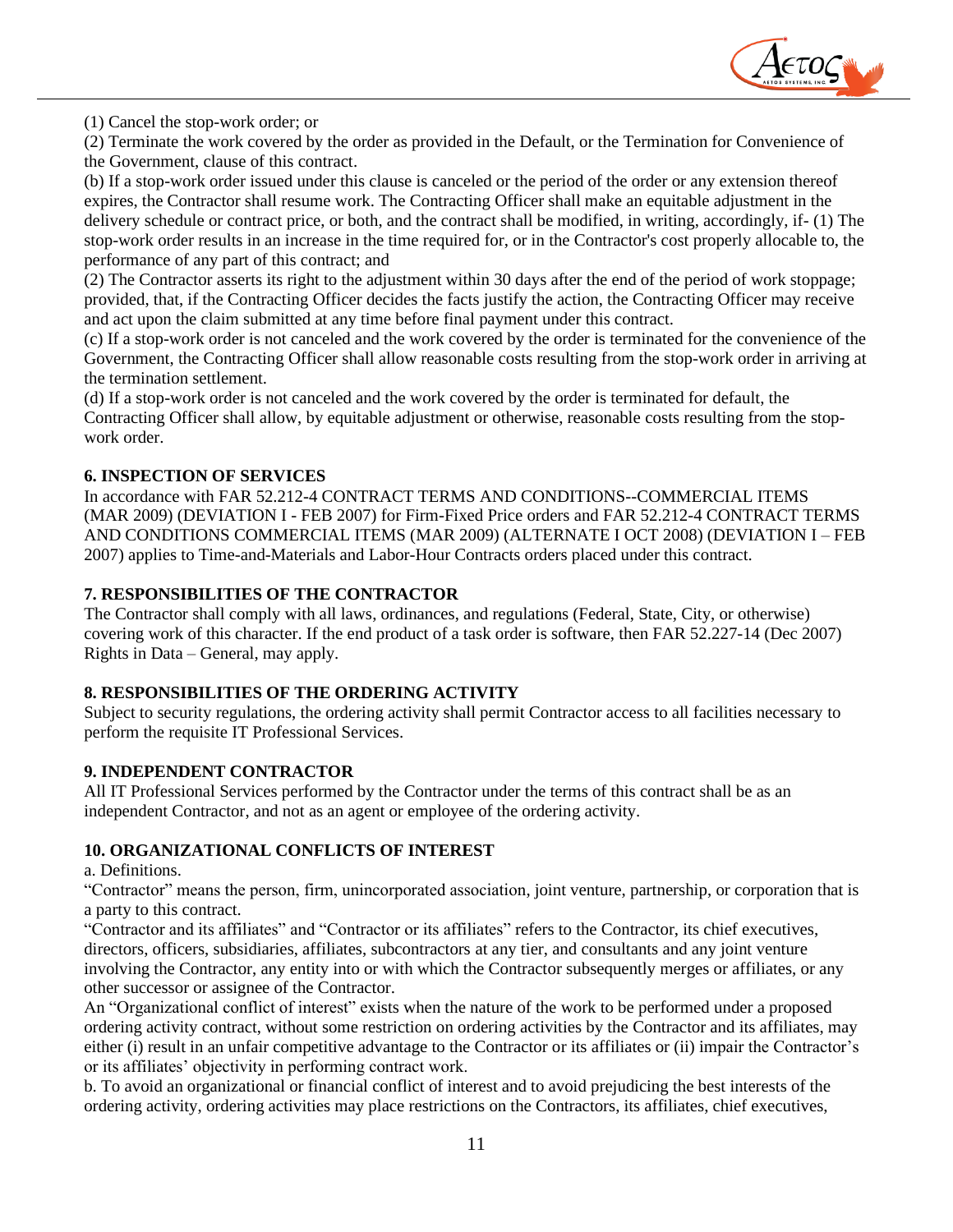

directors, subsidiaries and subcontractors at any tier when placing orders against schedule contracts. Such restrictions shall be consistent with FAR 9.505 and shall be designed to avoid, neutralize, or mitigate organizational conflicts of interest that might otherwise exist in situations related to individual orders placed against the schedule contract. Examples of situations, which may require restrictions, are provided at FAR 9.508.

#### **11. INVOICES**

The Contractor, upon completion of the work ordered, shall submit invoices for IT Professional services. Progress payments may be authorized by the ordering activity on individual orders if appropriate. Progress payments shall be based upon completion of defined milestones or interim products. Invoices shall be submitted monthly for recurring services performed during the preceding month.

#### **12. PAYMENTS**

For firm-fixed price orders the ordering activity shall pay the Contractor, upon submission of proper invoices or vouchers, the prices stipulated in this contract for service rendered and accepted. Progress payments shall be made only when authorized by the order. For time-and-materials orders, the Payments under Time-and-Materials and Labor-Hour Contracts at FAR 52.212-4 (MAR 2009) (ALTERNATE I – OCT 2008) (DEVIATION I – FEB 2007) applies to time-and-materials orders placed under this contract. For labor-hour orders, the Payment under Time-and-Materials and Labor-Hour Contracts at FAR 52.212-4 (MAR 2009) (ALTERNATE I – OCT 2008) (DEVIATION I – FEB 2007) applies to labor-hour orders placed under this contract. 52.216-31(Feb 2007) Timeand-Materials/Labor-Hour Proposal Requirements**—**Commercial Item Acquisition. As prescribed in 16.601(e)(3), insert the following provision:

(a) The Government contemplates award of a Time-and-Materials or Labor-Hour type of contract resulting from this solicitation.

(b) The offeror must specify fixed hourly rates in its offer that include wages, overhead, general and administrative expenses, and profit. The offeror must specify whether the fixed hourly rate for each labor category applies to labor performed by—

(1) The offeror;

(2) Subcontractors; and/or

(3) Divisions, subsidiaries, or affiliates of the offeror under a common control.

#### **13. RESUMES**

Resumes shall be provided to the GSA Contracting Officer or the user ordering activity upon request.

#### **14. INCIDENTAL SUPPORT COSTS**

Incidental support costs are available outside the scope of this contract. The costs will be negotiated separately with the ordering activity in accordance with the guidelines set forth in the FAR.

#### **15. APPROVAL OF SUBCONTRACTS**

The ordering activity may require that the Contractor receive, from the ordering activity's Contracting Officer, written consent before placing any subcontract for furnishing any of the work called for in a task order.

#### **16. DESCRIPTION OF IT PROFESSIONAL SERVICES AND PRICING**

a. The Contractor shall provide a description of each type of IT Service offered under Special Item Numbers 54151S IT Professional Services should be presented in the same manner as the Contractor sells to its commercial and other ordering activity customers. If the Contractor is proposing hourly rates, a description of all corresponding commercial job titles (labor categories) for those individuals who will perform the service should be provided.

b. Pricing for all IT Professional Services shall be in accordance with the Contractor's customary commercial practices; e.g., hourly rates, monthly rates, term rates, and/or fixed prices, minimum general experience and minimum education.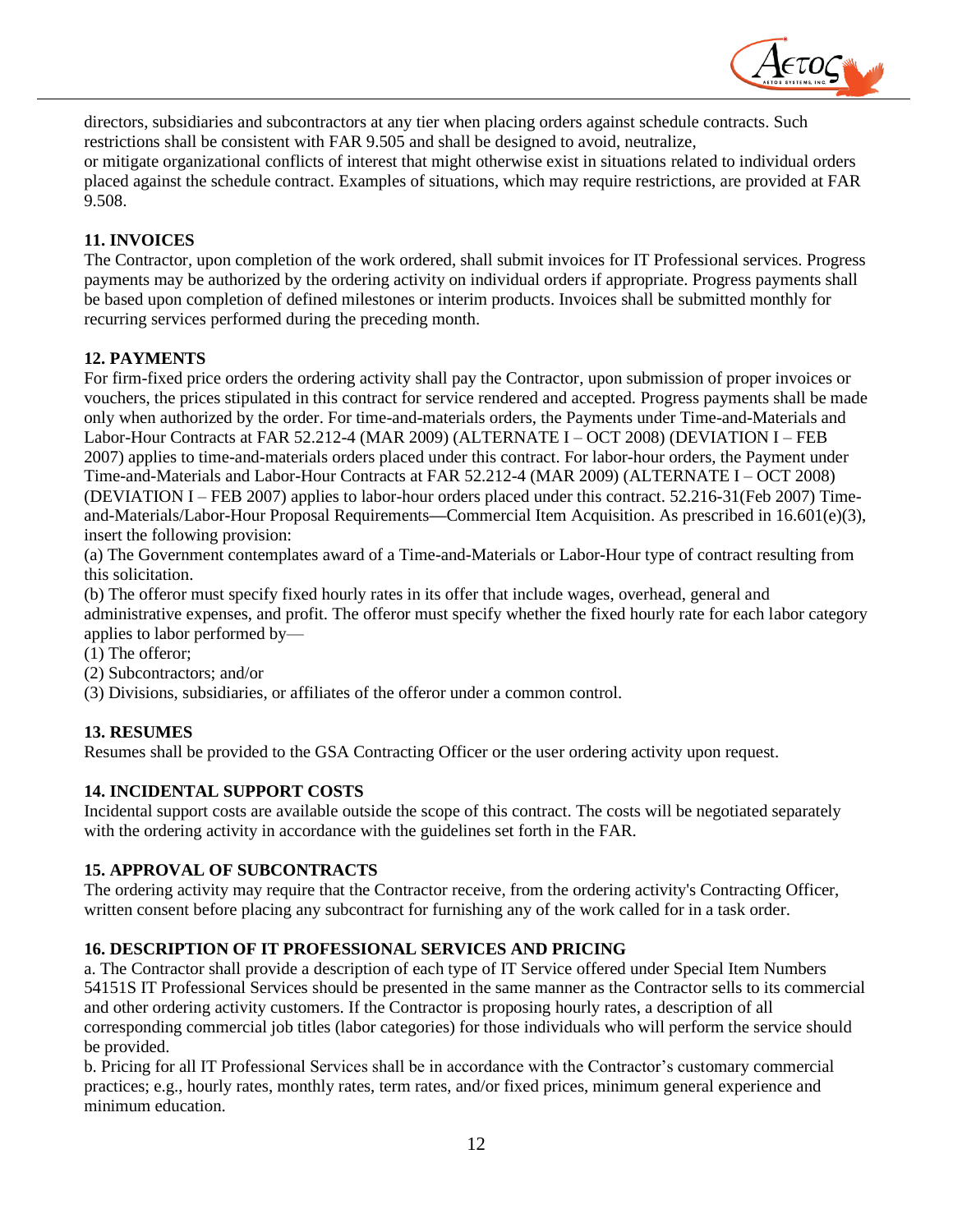

The following is an example of the manner in which the description of a commercial job title should be presented: **EXAMPLE:** Commercial Job Title: System Engineer

Minimum/General Experience: Three (3) years of technical experience which applies to systems analysis and design techniques for complex computer systems. Requires competence in all phases of systems analysis techniques, concepts and methods; also requires knowledge of available hardware, system software, input/output devices, structure and management practices.

Functional Responsibility: Guides users in formulating requirements, advises alternative approaches, conducts feasibility studies.

Minimum Education: Bachelor's Degree in Computer Science

# <span id="page-14-0"></span>**TERMS AND CONDITIONS APPLICABLE TO HEALTH INFORMATION TECHNOLOGY (IT) PROFESSIONAL SERVICES (SPECIAL ITEM NUMBER 54151HEAL)**

Vendor suitability for offering services through the new Health IT SIN must be in accordance with the following laws and standards when applicable to the specific task orders, including but not limited to:

• Health Information Technology for Economic and Clinical Health Act of 2009 (HITECH)

• The Health Insurance Portability and Accountability Act of 1996 (HIPAA)

• National Institute of Standards and Technology (NIST) Federal Information Processing Standards (FIPS) and Special Publications

• Federal Information Security Management Act (FISMA) of 2002

#### **1. SCOPE**

a. The labor categories, prices, terms and conditions stated under Special Item Number 54151HEAL Health Information Technology Services apply exclusively to Health IT Services within the scope of this Information Technology Schedule.

b. This SIN is limited to Health IT Services only. Software and hardware products are out of scope. Hardware and software can be acquired through different Special Item Numbers.

c. This SIN provides ordering activities with access to Health IT services.

d. Health IT Services provided under this SIN shall comply with all Healthcare certifications and industry standards as applicable at the task order level.

e. The Contractor shall provide services at the Contractor's facility and/or at the ordering activity location, as agreed to by the Contractor and the ordering activity.

#### **2. ORDER**

a. Agencies may use written orders, Electronic Data Interchange (EDI) orders, Blanket Purchase

Agreements, individual purchase orders, or task orders for ordering services under this contract. Blanket Purchase Agreements shall not extend beyond the end of the contract period; all services and delivery shall be made and the contract terms and conditions shall continue in effect until the completion of the order. Orders for tasks which extend beyond the fiscal year for which funds are available shall include FAR 52.232- 19 (Deviation – May 2003) Availability of Funds for

the Next Fiscal Year. The purchase order shall specify the availability of funds and the period for which funds are available.

b. All task orders are subject to the terms and conditions of the contract. In the event of conflict between a task order and the contract, the contract will take precedence.

#### **3. PERFORMANCE OF SERVICES**

a. The Contractor shall commence performance of services on the date agreed to by the Contractor and the ordering activity. All Contracts will be fully funded.

b. The Contractor agrees to render services only during normal working hours, unless otherwise agreed to by the Contractor and the ordering activity.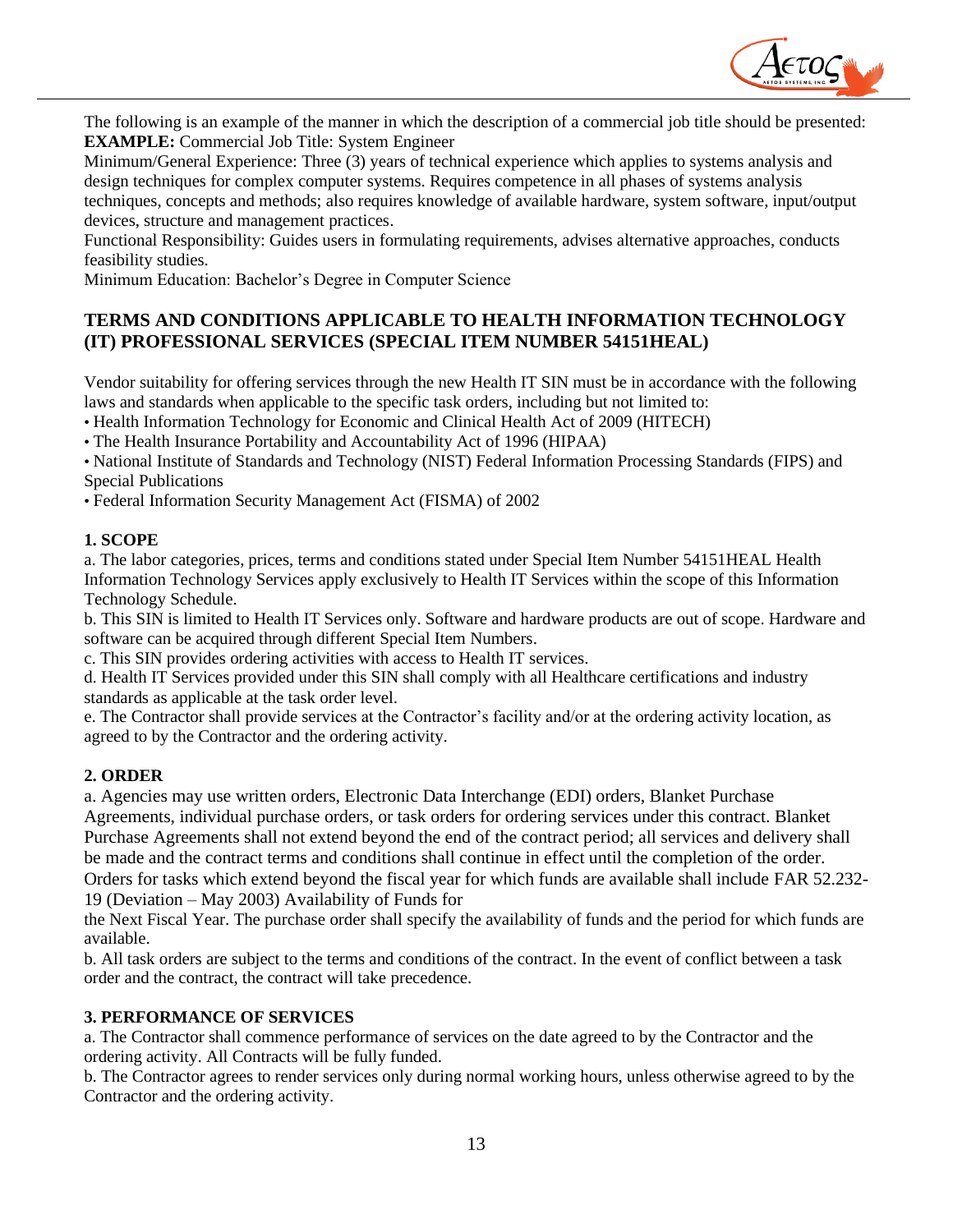

c. The ordering activity should include the criteria for satisfactory completion for each task in the Statement of Work or Delivery Order. Services shall be completed in a good and workmanlike manner.

d. Any Contractor travel required in the performance of Health IT Services must comply with the Federal Travel Regulation or Joint Travel Regulations, as applicable, in effect on the date(s) the travel is performed. Established Federal Government per diem rates will apply to all Contractor travel. Contractors cannot use GSA city pair contracts. All travel will be agreed upon with the client prior to the Contractor's travel.

#### **4. INSPECTION OF SERVICES**

In accordance with FAR 52.212-4 CONTRACT TERMS AND CONDITIONS--COMMERCIAL ITEMS (MAR 2009) (DEVIATION I - FEB 2007) for Firm-Fixed Price orders and FAR 52.212-4 CONTRACT TERMS AND CONDITIONS −COMMERCIAL ITEMS (MAR 2009) (ALTERNATE I − OCT 2008) (DEVIATION I – FEB 2007) applies to Time-and-Materials and Labor-Hour Contracts orders placed under this contract.

#### **5. RESPONSIBILITIES OF THE CONTRACTOR**

The Contractor shall comply with all laws, ordinances, and regulations (Federal, State, City, or otherwise) covering work of this character. If the end product of a task order is software, then FAR 52.227-14 (Dec 2007) Rights in Data – General, may apply.

#### **6. RESPONSIBILITIES OF THE ORDERING ACTIVITY**

Subject to security regulations, the ordering activity shall permit Contractor access to all facilities necessary to perform the requisite Health IT Services.

#### **7. INDEPENDENT CONTRACTOR**

All Health IT Services performed by the Contractor under the terms of this contract shall be as an independent Contractor, and not as an agent or employee of the ordering activity.

#### **8. ORGANIZATIONAL CONFLICTS OF INTEREST**

a. Definitions.

"Contractor" means the person, firm, unincorporated association, joint venture, partnership, or corporation that is a party to this contract.

"Contractor and its affiliates" and "Contractor or its affiliates" refers to the Contractor, its chief executives, directors, officers, subsidiaries, affiliates, subcontractors at any tier, and consultants and any joint venture involving the Contractor, any entity into or with which the Contractor subsequently merges or affiliates, or any other successor or assignee of the Contractor.

An "Organizational conflict of interest" exists when the nature of the work to be performed under a proposed ordering activity contract, without some restriction on ordering activities by the Contractor and its affiliates, may either (i) result in an unfair competitive advantage to the Contractor or its affiliates or (ii) impair the Contractor's or its affiliates' objectivity in performing contract work.

b. To avoid an organizational or financial conflict of interest and to avoid prejudicing the best interests of the ordering activity, ordering activities may place restrictions on the Contractors, its affiliates, chief executives, directors, subsidiaries and subcontractors at any tier when placing orders against schedule contracts. Such restrictions shall be consistent with FAR 9.505 and shall be designed to avoid, neutralize, or mitigate organizational conflicts of interest that might otherwise exist in situations related to individual orders placed against the schedule contract. Examples of situations, which may require restrictions, are provided at FAR 9.508.

#### **9. INVOICES**

The Contractor, upon completion of the work ordered, shall submit invoices for Health IT Professional services. Progress payments may be authorized by the ordering activity on individual orders if appropriate. Progress payments shall be based upon completion of defined milestones or interim products. Invoices shall be submitted monthly for recurring services performed during the preceding month.